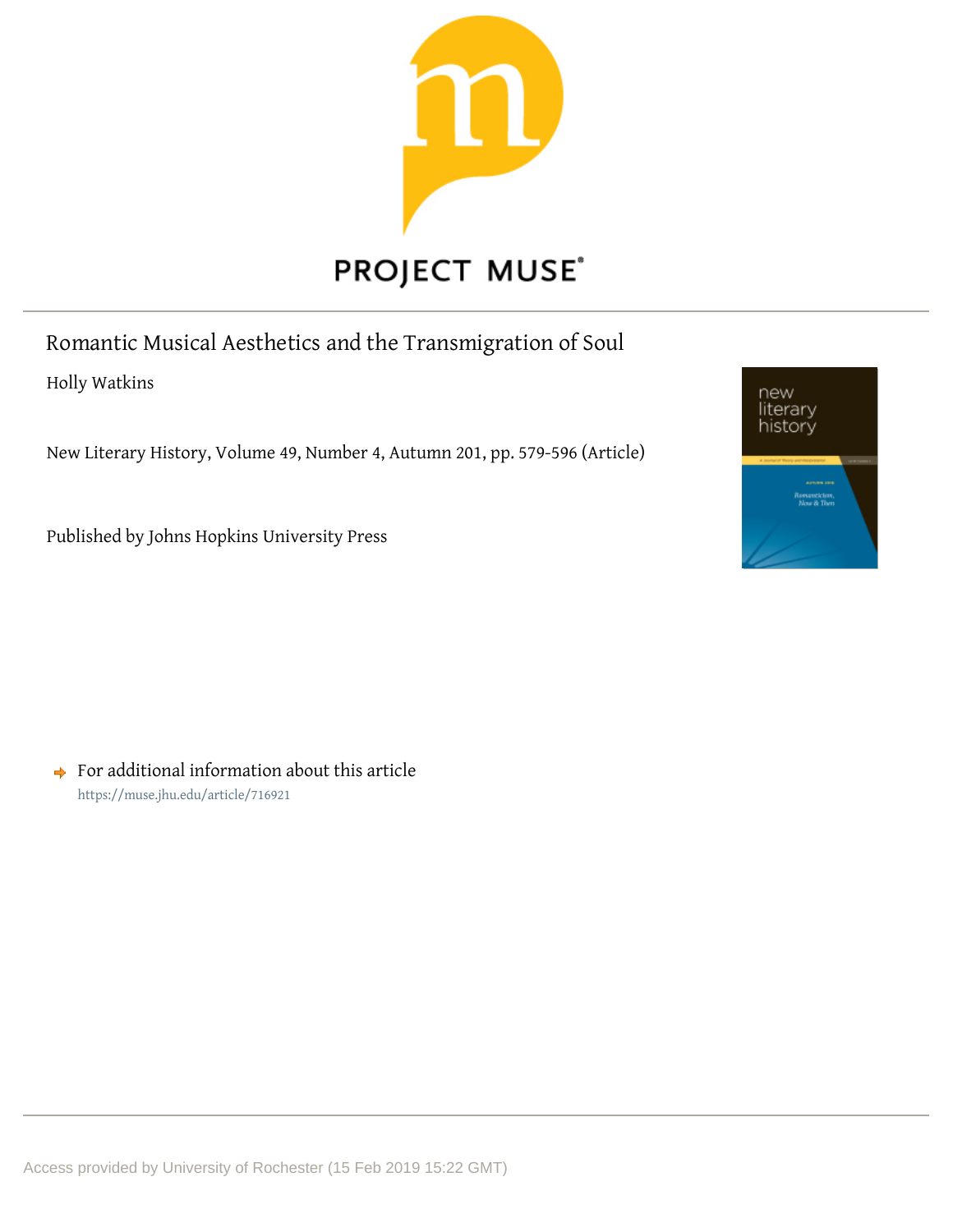# Romantic Musical Aesthetics and the Transmigration of Soul

## Holly Watkins

Though ITS DATE OF COMPOSITION is uncertain, Friedrich<br>Schelling's unfinished novella Clara, or, On Nature's Relation to the<br>Spirit World speaks to the transition between the Naturphilosophie<br>for which this thinker is alte Schelling's unfinished novella *Clara, or, On Nature's Relation to the Spirit World* speaks to the transition between the *Naturphilosophie* for which this thinker is alternately condemned and celebrated, and his later, more explicitly religious writings.<sup>1</sup> Schelling likely drafted the novella around 1810, just before he embarked on the similarly unfinished project known as *The Ages of the World*, whose moral and ontological musings never reached the degree of elaboration found in earlier works such as the *Ideas for a Philosophy of Nature* (1797) and the *System of Transcendental Idealism* (1800). Personal tragedy—Schelling's wife Caroline died unexpectedly in 1809—may have contributed to the unruly breadth of his thought processes at the time. Indeed, although *Clara* is concerned with how the divinity of *Geist* (or spirit) might be perceived here on earth, it is not just *Geist* but *Geister*, the spirits of the departed, who form the counterpart to the natural world in Schelling's tale. At least that is how the story begins—things get more complicated as the conversation between protagonists proceeds.

The book is cast as a dialogue between three friends: Clara, a priest, and a doctor, whose personalities represent the book's three ontological concerns—namely, soul, spirit, and body. The action, such as it is, begins on All Souls' Day, when the boundaries between life and death are thinnest. Clara has just lost the spouse to whom she was briefly married. When she arrives in the town where the priest and doctor have just witnessed a ceremony celebrating the holiday, the priest tries to reassure Clara by saying, "It has become so clear to me again how the life we now live is a completely one-sided one and that it will become complete only if what is more highly spiritual could combine with it and if those, whom we call deceased, were not to stop living with us but were simply to make up, as it were, another part of the whole family" (*C* 12). The priest's words initiate a freewheeling conversation about what kinds of influence might flow between the world of the living and the world of the dead.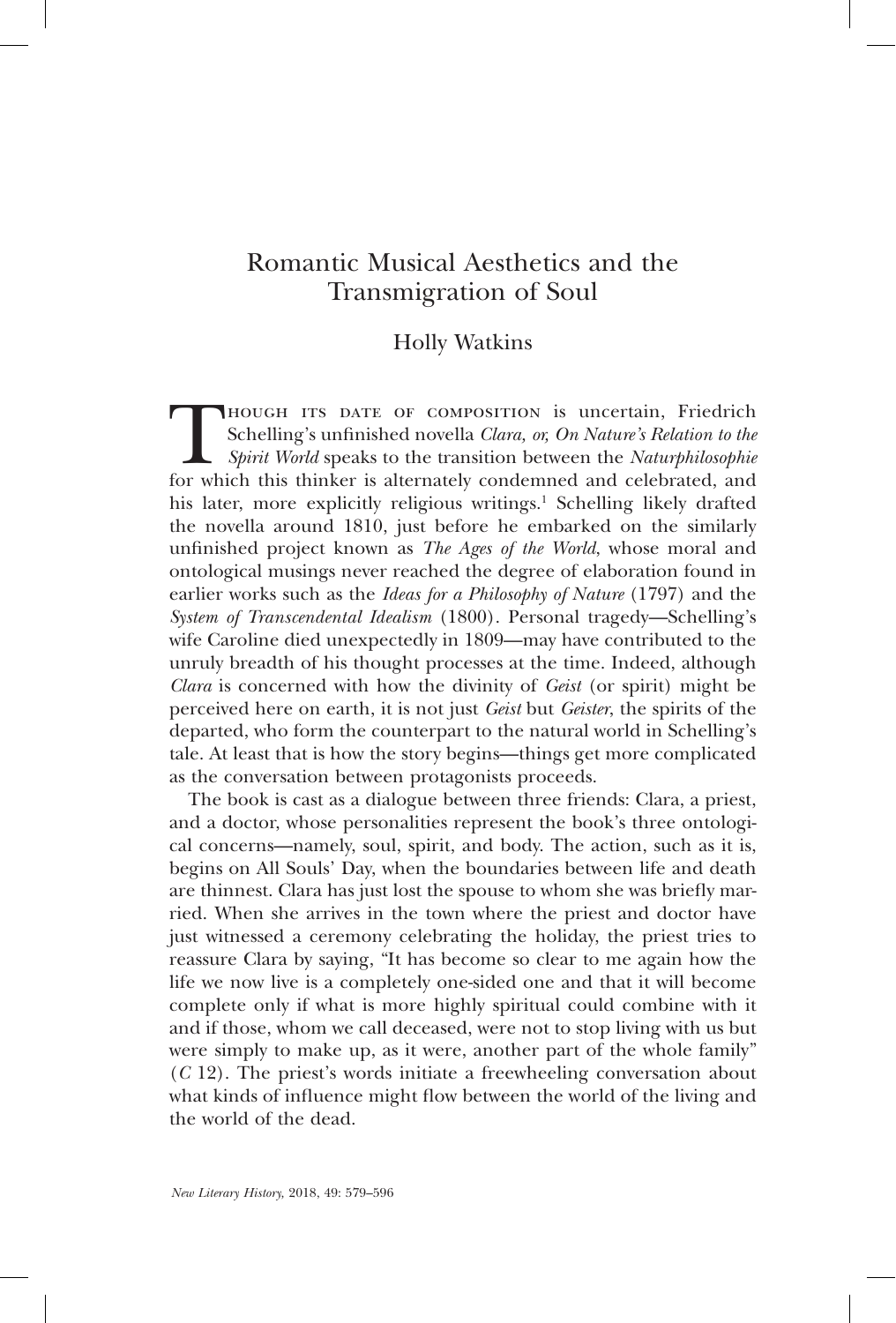*Clara*'s spiritualist overtones are unlikely to attract much attention in academic circles these days. Commenting on the religious bent of Schelling's later writings, Andrew Bowie pronounces this aspect of his philosophy "evidently dead."2 Indeed, today's readers may find themselves in sympathy with the clergyman, who makes a brief appearance in *Clara* as a foil to the priest's optimism. The clergyman admits that All Souls' Day ceremonies are moving, but he regrets the way they foster false hope that we can remain in contact with the departed. He says, "The deceased are quite dead in respect of this sensible world and they can't possibly bring forth an effect in a region for which their tools are as limited as their receptivity" (*C* 12). The clergyman recommends that people devote themselves to doing as much good as they can for those still living in the here and now.

For all its strangeness, Schelling's novella dramatizes a conflict of beliefs that is not entirely foreign to contemporary humanistic discourse—a conflict that revolves around what Rita Felski calls the "busy afterlife" of aesthetic artifacts.<sup>3</sup> What is it that lives on in these artifacts? What aspects of them are dead and unable to "bring forth effects," in Schelling's words, and what aspects succeed in becoming part of the "whole family" of culture? How might we understand the "transtemporal movement" and "lively agency" by which the art, literature, or music of bygone eras draws us into affective engagements brimming with vital energy?<sup>4</sup> Humanists have become reluctant to talk about what lives on as spirit or *Geist*. Yet accounts of aesthetic experience that fastidiously avoid metaphysical terminology often have little to say about the uncanny sense of personal address—as though one had come face to face with a ghost—that artworks from the past are capable of generating.

The current upsurge of interest in Romanticism, and German Romanticism in particular, would seem to call for renewed reflection on not only the movement's transhistorical appeal but also the critical potential of its attendant metaphysics. From Dalia Nassar's much-discussed study *The Romantic Absolute* and her edited collection *The Relevance of Romanticism* (both published in 2014) to special issues of *Seminar* (2014) and *The German Quarterly* (2016) devoted to Romantic thought, present-day critics and philosophers have found no shortage of provocations in the works of Schelling, Friedrich Schlegel, Novalis, Friedrich Hölderlin, and Johann Gottfried Herder, as well as in such characteristic topics as irony and the mixing of genres, identity and nonidentity, nature and ecology, and the attractions of illusion and myth.<sup>5</sup> On the whole, however, criticism today continues to valorize the self-critique and skepticism it sees in Romanticism's mirror rather than trouble itself over the apparent (and rather distasteful) certainties of such notions as spirit.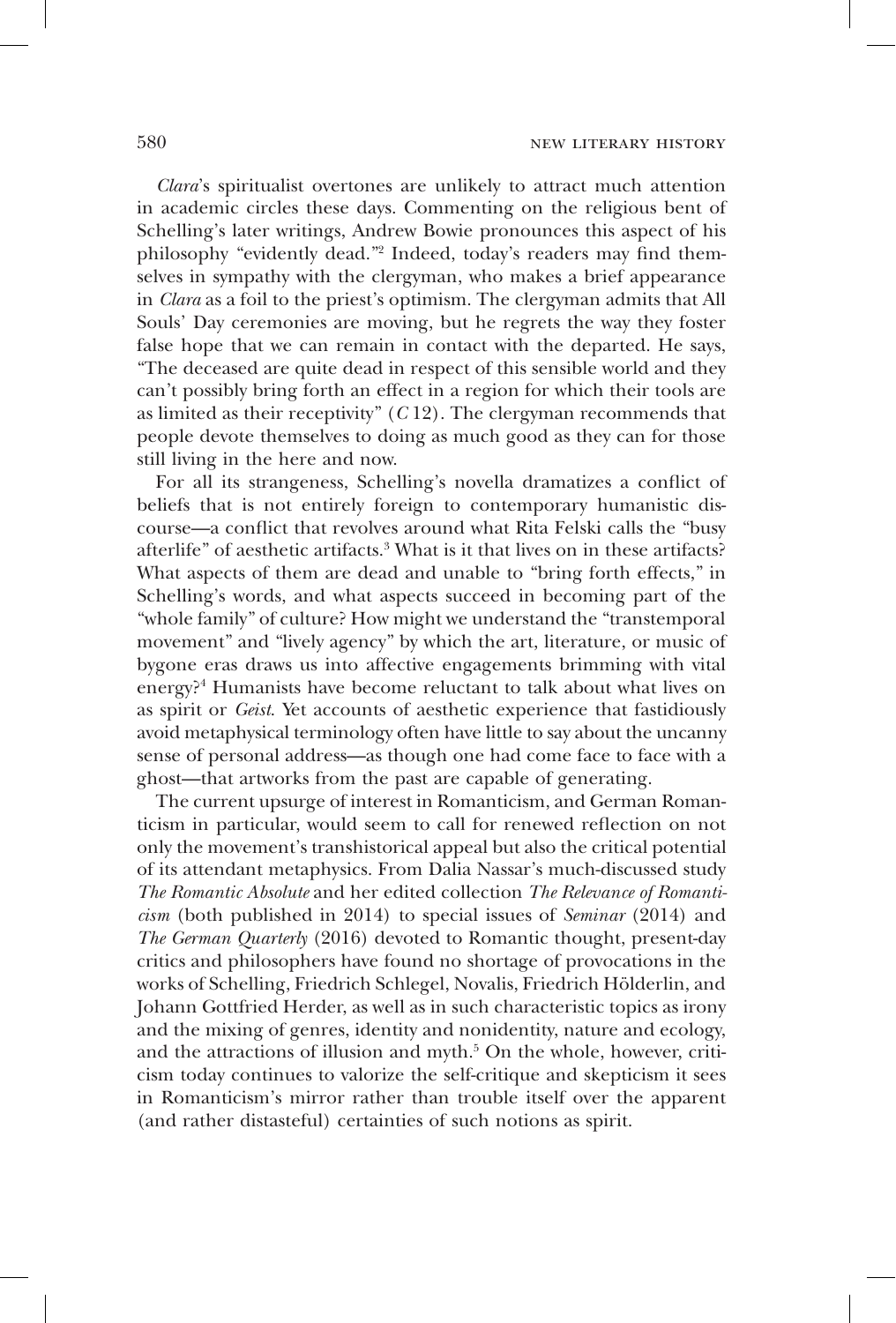Given the greater familiarity among English speakers with nineteenthcentury German composers as compared to their literary and philosophical confreres, one might expect to find a parallel resurgence of interest in Romanticism underway in American musicology. Almost the exact opposite has been the case, however, and not least because of this very familiarity. Even as symphony orchestras across the nation continue to program warhorses by the likes of Beethoven and Brahms—a situation that, for many, makes concert life more like Nights of the Living Dead than an uplifting testimony to the imperishability of *Geist*—American musicologists continue to follow the path of de-Germanization that began with the so-called "new musicology" of the 1980s.<sup>6</sup> Repudiating many of the Eurocentric values transmitted to American musicology by refugees from Nazi Germany, musicologists today are just as likely to focus on popular music, American and non-Western musics, contemporary music, and digital musical cultures as they are to devote themselves to the European tradition.7 As a result, at recent Annual Meetings of the American Musicological Society, papers (let alone entire panels) devoted to the phenomenon of Romanticism have become vanishingly rare.<sup>8</sup> Increasingly, studies of musical culture in the late eighteenth and early nineteenth centuries follow the broadly materialist trends reshaping the discipline at large, trends expressed in scholarly explorations of music's physical means of production and transmission, the material conditions supporting artistic creation and reception, and, as a recent essay by Benjamin M. Korstvedt has it, the lives of "composers, performers, listeners, teachers, consumers, impresarios, critics, editors, publishers, and many others," whose efforts put musical works into circulation and keep them there.9 Yet litanies such as Korstvedt's unwittingly do more than simply remind us that multiple agents contribute to the life course of aesthetic artifacts. That the roles of music's supporting cast of characters typically must be reconstructed via painstaking research only confirms that the lives of those characters gradually fade from view while musical works, with their robust capacity for reanimation, remain. Material histories still have a way to go in coming to terms with this conceptual challenge.

To be sure, materialist musicology has served as a valuable corrective to historical accounts that measure the significance of musical works primarily by their contributions to the increasing autonomy and selfreflexivity of form that led to modernism.10 The doctor in Schelling's *Clara* might say that such histories are "ashamed to start from the earth, to climb up from the creature as if from a rung on a ladder, to draw those thoughts that are beyond the senses first from earth, fire, water, and air" (*C* 28). At the same time, the current hostility toward metaphysics creates obvious problems for the study of German Romanticism.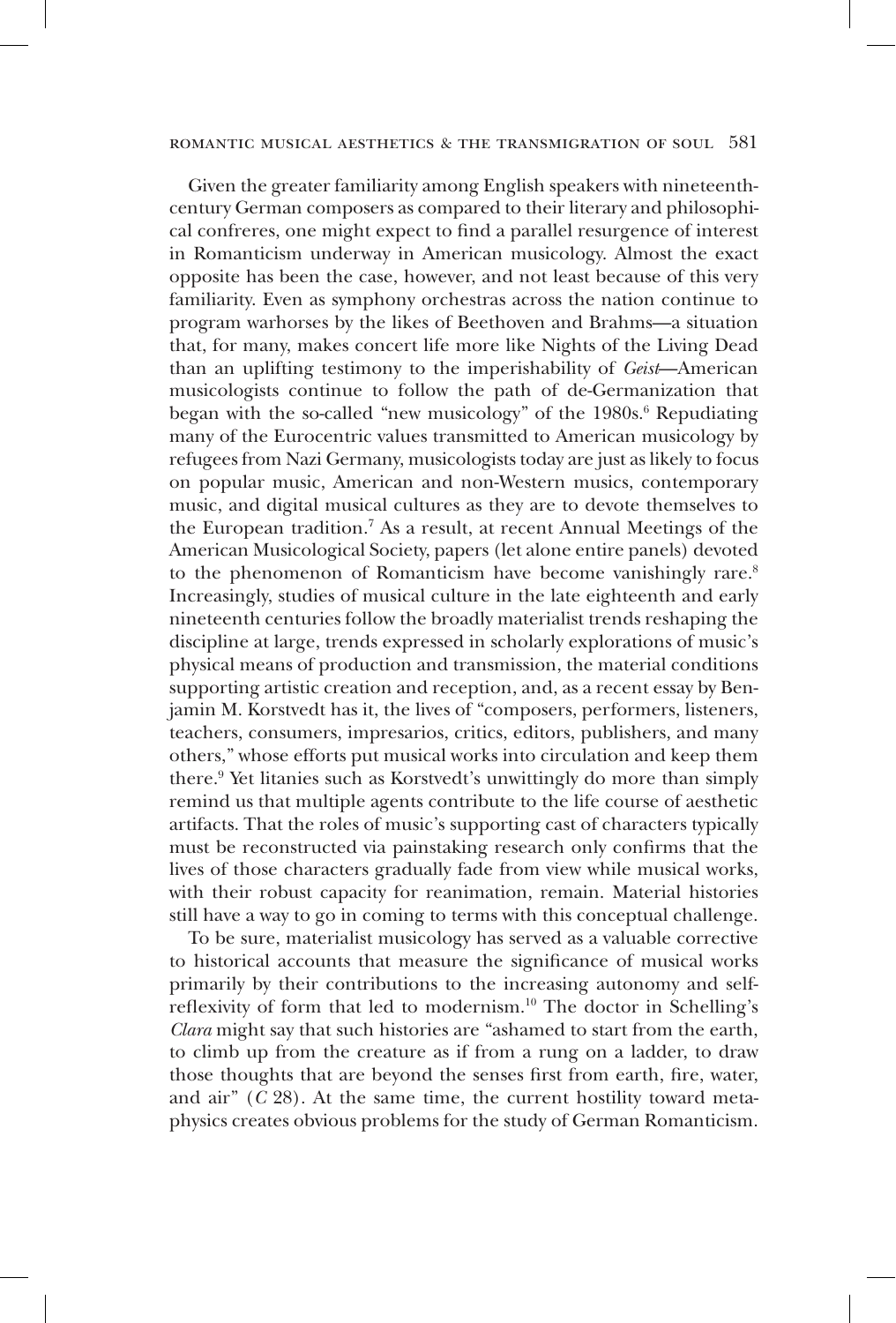Mark Evan Bonds has argued that the rise of the Romantic aesthetics of instrumental music, in which the "perception of an ideal realm" in music was a central concern, owed more to the metaphysical preoccupations of idealist philosophy than to any shift in musical style or sociological conditions.11 Contesting Bonds's interpretation, other scholars have sought more mundane reasons for the transformation of aesthetic attitudes around 1800. Emily Dolan attributes far-reaching aesthetic outcomes to changes in the conception of sound as well as in instrumentation and orchestration, claiming, for example, that "the transcendental is simply another orchestral effect."12 More broadly, David Trippett advocates for a wholesale "rejection of idealism" in studies of nineteenth-century music even as he grudgingly acknowledges its historical relevance.<sup>13</sup>

Rather than writing off the idealist legacy of Romanticism, this essay seeks historiographical alternatives that are inspired rather than frustrated by what Deirdre Loughridge terms the "otherness" of the Romantic era and its preoccupations with the beyond.14 In a companion piece to Korstvedt's essay, John Deathridge and Michael Gallope recommend dealing with the history of nineteenth-century music in a manner that gives Romantic notions of aesthetic autonomy and transcendence their due, while also exploring the "sensuous materiality of musical experience."15 Taking refuge from *Geister* in what Deathridge and Gallope call "data-saturated" methodologies not only leaves many of the philosophical challenges of the era unmet but also overlooks resources for mediating between the ideal and the material, the physical and the spiritual, that can be found in Romanticism as well as in other intellectual traditions.<sup>16</sup>

One of those resources—one with an especially long and variegated history—is the concept of soul. As often as Romantic thinkers were prone to equate music with the bodiless movements of spirit, it is clear that they never fully expunged (nor wanted to expunge) the corporeal dimensions of musical experience.17 As music enthusiast Wilhelm Heinrich Wackenroder asked in a 1799 essay, "What art presents those *mysteries of the soul* on its stage with such dark, secret, gripping significance?"<sup>18</sup> Wackenroder marveled at both music's *Sinnlichkeit* and *Heiligkeit*—its sensuousness and its holiness—and recommended the "complete surrender of the soul to [music's] torrential stream of emotions."19 Similarly, E. T. A. Hoffmann referred to the "enraptured soul" (*entzückte Seele*) of the listener who hearkens to the inscrutable language of music's "spirit realm."20 The palpable fervor of such formulations suggests that soul, as the locus of music's impact, encompasses aspects of both spirit and body. Furthermore, Wackenroder's notion of music itself as "resounding soul" (*tönende Seele*) construes the art as both more complex and less pure than the realm of spirit with which it was often identified.<sup>21</sup>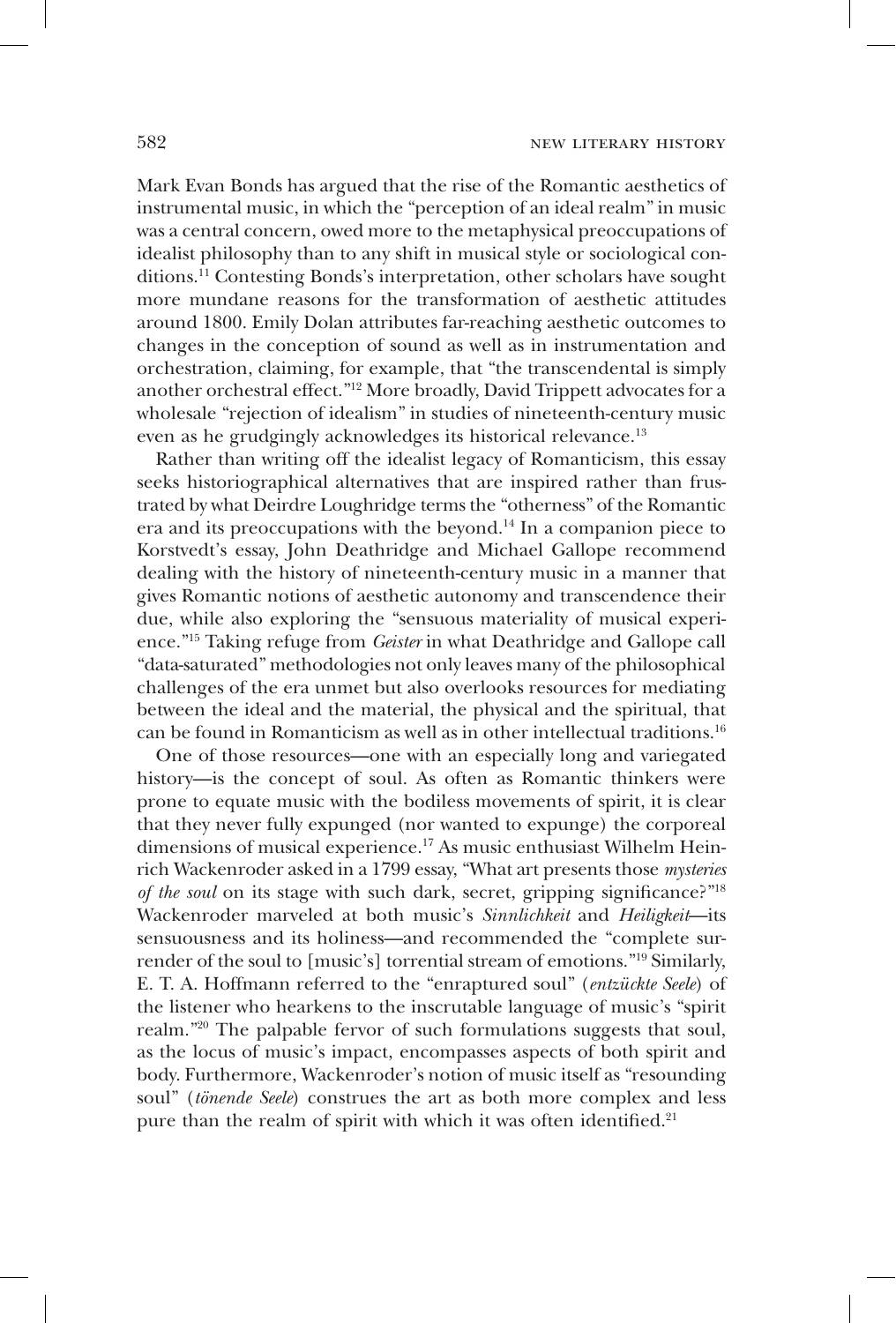In response to these discursive glimmerings, this essay sketches something I would like to call the transmigration of soul, or the transmission of what the Romantics called "soul-states" (*Seelenzustände*) through music. I introduce this concept as a way to bring together the notion of aesthetic "afterlives" and the intensely meaningful kinds of engagement music is still capable of inspiring. Happily, the affinity between music and soul has been recognized across a historical and stylistic spectrum that spans ancient and modern times, religious and secular contexts, and elite and popular genres.22 Yet thanks to the conceptual slipperiness of soul, what follows is more a dialogue with Schelling and the characters in *Clara* than a demonstration of fact.23 After all, as Aristotle wrote in *De Anima*, "In general, and in all ways, it is one of the hardest of things to gain any conviction about the soul."24 The notion of soul in this essay represents neither a substance one has to believe in nor a metaphysical relic fit for critical unmasking. Instead, it serves as a means of discussing what has almost entirely fallen out of discussion in American musicology today.

### A Word on Materialism

Why should we not take the doctor's advice and "start from the earth" if we want to better understand spirit? After all, one of the key principles of Schelling's thought was that mind and nature are not different substances. Although his notion of how the two were related shifted over the course of his career, Schelling ultimately came to consider mind and nature as manifestations of a more basic dynamic force. These "two 'potencies' within the absolute," as Nassar phrases it, are subtended by the unconscious productivity that drives activity of all kinds.<sup>25</sup> Following this axiom, one could imagine learning something about spirit through careful observation of nature, as the doctor recommends, or something about nature through careful observation of the concepts and meanings we impute to the realm of spirit or mind. This perspective differs considerably from the reductive materialism broadly favored today, which attempts to explain qualitatively new phenomena, such as thoughts or the biological capacity for self-repair, by recourse to their material conditions of possibility, such as neuronal states or chemical reactions within cells. Thinkers in the sciences and the humanities have pointed out the shortcomings of such an approach, especially its failure to account for the new modes of organization that arise within complex systems.26 Alternatives to reductive materialism can be found in the vital materialism of Jane Bennett, the object-oriented ontology of Graham Harman, and the theories of emergence advanced by Ter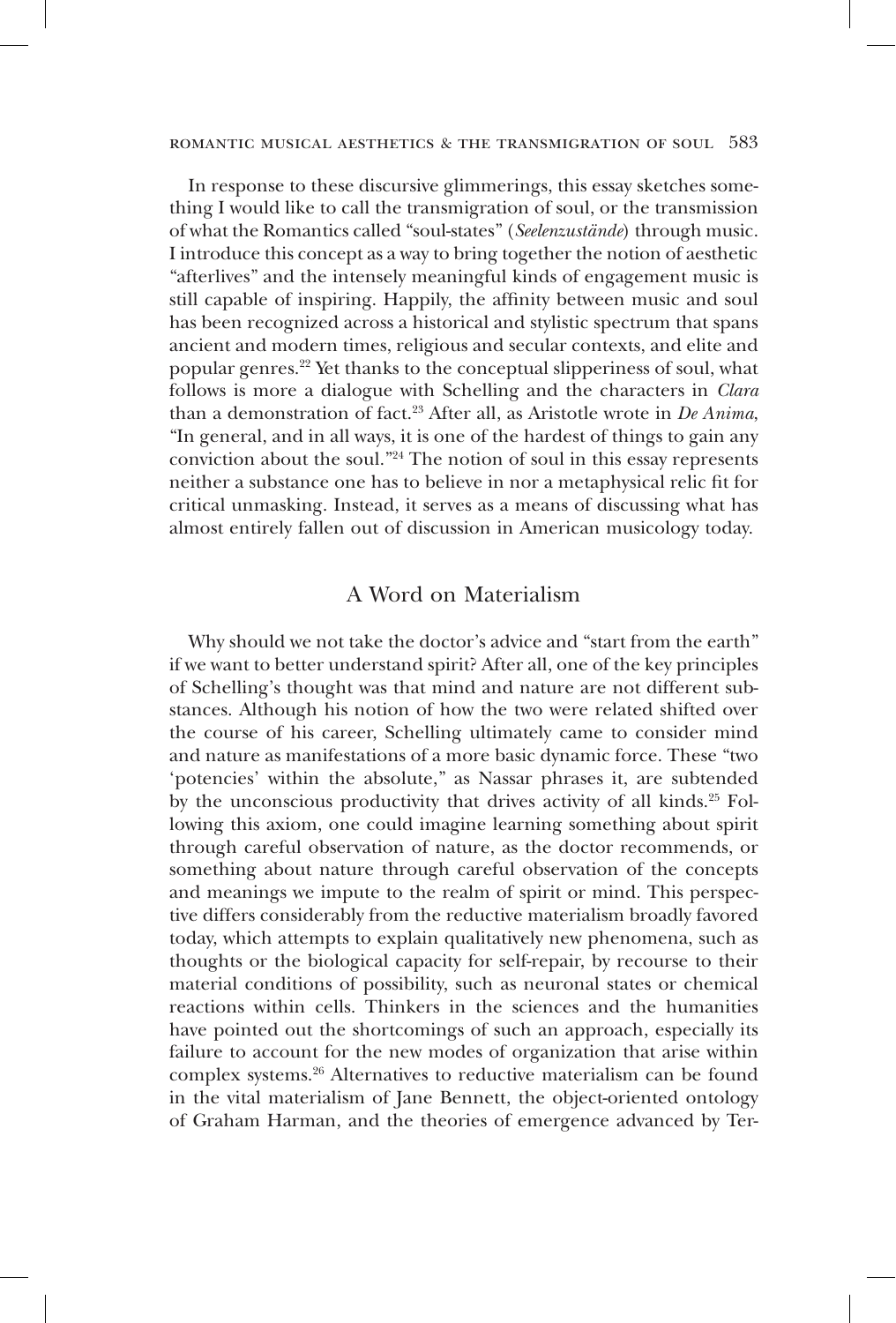rence Deacon, among others, in which qualitatively new phenomena are deemed dependent on prior conditions but not reducible to them.<sup>27</sup> The concept of emergence validates the intuitions of nineteenth-century thinkers such as Arthur Schopenhauer, who insisted that thought could not be reduced to biology, nor biology to chemistry, nor chemistry to physics. On the contrary, each of these levels of reality manifests its own systematic principles of self-organization.

While Bennett and Harman have sought to distance themselves from the philosophical legacy of idealism, Elizabeth Grosz appropriates that legacy by arguing that materialization itself evinces an ideal dimension related to the formal properties and directional tendencies of matter, especially those manifested in living things whose actions are geared toward ends not contained within their constituent material.<sup>28</sup> In her 2017 book *The Incorporeal*, Grosz investigates what she calls "the immaterial conditions for the existence and functioning of matter," or "the incorporeal conditions of corporeality, the excesses beyond and within corporeality that frame, orient, and direct material things and processes"  $(I\bar{5})$ . She promotes not so much idealism in its earlier philosophical guises as she does an "extramaterialism" that posits the "inherence of ideality, conceptuality, meaning, or orientation" within a highly ramified material sphere (*I* 5). Grosz's conception recalls Schelling's *Naturphilosophie* in that it does not reserve an ideal (or spiritual) dimension merely for the most advanced levels of emergence, but accords ideality to all matter. This position, she argues, makes way for an ethics encompassing human relationships to the entire span of animate and inanimate existence. Schelling's biophilic doctor would have been sympathetic; for example, he presses Clara to consider "the wonderful relationships plants have to people" and argues that "the human body is itself truly a smaller nature within a larger one, a smaller nature that has unbelievably many analogies and links to the larger" (*C* 18–19).

Grosz's study suggests that we need not believe in the autonomous agency of *Geist* to make room in our thinking for ideality. In the case of music, devices such as melodic and rhythmic patterns are something more than the sounds that comprise them; they possess, in Grosz's words, a "dimension of ideality" that "enables them to signify and generate representations" (*I* 250). In addition to the vibrations of physical objects and air that produce sound, music depends on the emergence of selfreferential relationships that occupy a different ontological stratum than vibration or timbre.29 What coalesces out of music's sonic materials and captures our attention—a groove that we wish could go on forever, a theme whose development becomes the temporary vehicle of our own self-identification—is different from Bennett's "force of things" and from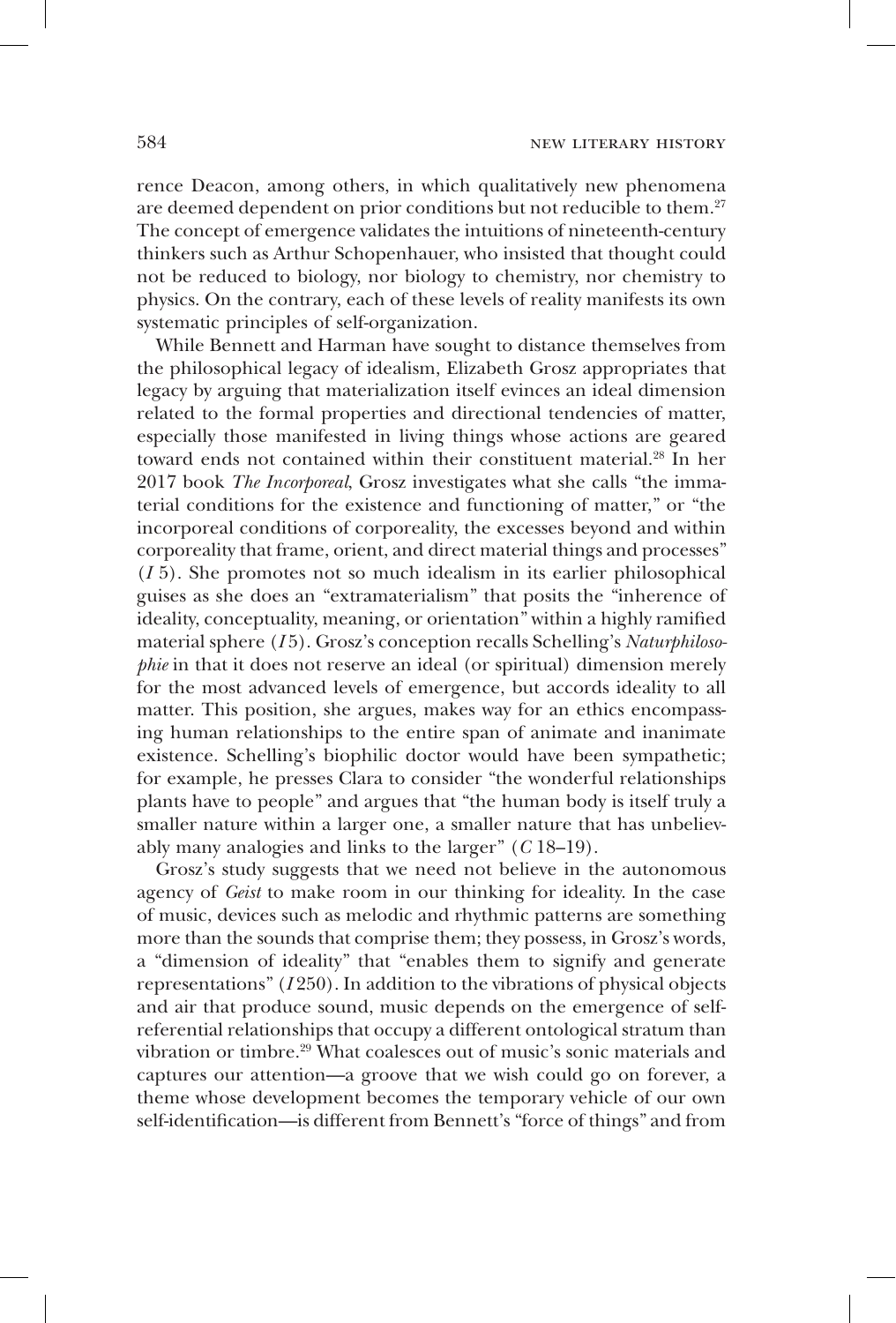the "withdrawal" that for Harman protects objects from human overdetermination. In short, music is paradoxically both more intangible and more viscerally affecting than the material objects (or assemblages of objects) these thinkers tend to highlight. It would seem, then, that music offers ample opportunities to reflect on what Grosz calls "immaterial materialism or corporeal idealism" (*I* 18). However, I want to move past Grosz's terminological dualism to consider the Romantic trio of spirit, soul, and body. To clarify how these three facets of existence come into relation through encounters with music—if clarity is even possible with respect to such notoriously indefinable (and, for some, indefensible) terms—let us return to the conversation taking place in Schelling's *Clara*.

## Triangulating Soul

What *is* soul from the standpoint of Schelling's protagonists? On the Christmas Eve following the opening scene on All Souls' Day, the priest and Clara reflect on what it means to be a "whole person" (*C* 33). Up to this point, the friends' dialogue has revolved around oppositions and affinities between material nature and immaterial spirit. Here, the picture is complicated by their musings on how the two might be understood to interact. Agreeing that the whole person includes both spirit and body, the priest asks Clara what connects the two, since there must be "something mediate between body and spirit." This mediating force "touches the spirit with its upper part but descends right down to the body with its lower part, merging into material being" (*C* 33). As Clara ponders what the priest might have in mind, he says, "We said that some people have a lot of spirit"—identified earlier as "excellent minds"—"just as we could say of others that they are very physical." Clara replies, "Indeed . . . now I understand. Of other people we say that they have soul"  $(C34)$ <sup>30</sup>

Suggesting that those who have soul are those whom we most trust, the priest asks, "Whatever independently unites two opposites should certainly be of a higher kind than those other two?" Clara replies, "That's how it seems." The priest then argues that although soul, spirit, and body mutually inform one another, "The soul has an advantage" (*C* 35). "What may that be?" Clara asks. The priest wagers that neither body nor spirit posits the other, but that if soul is posited, so too are body and spirit. He concludes that "the soul would thus indeed be the *most noble* of the three"—or the innermost germ, Schelling adds in a marginal note—"because it alone includes the other two within it." He adds, "And don't we see that philosophers haven't done too badly at all in always preferring to talk about the immortality of the soul . . . even if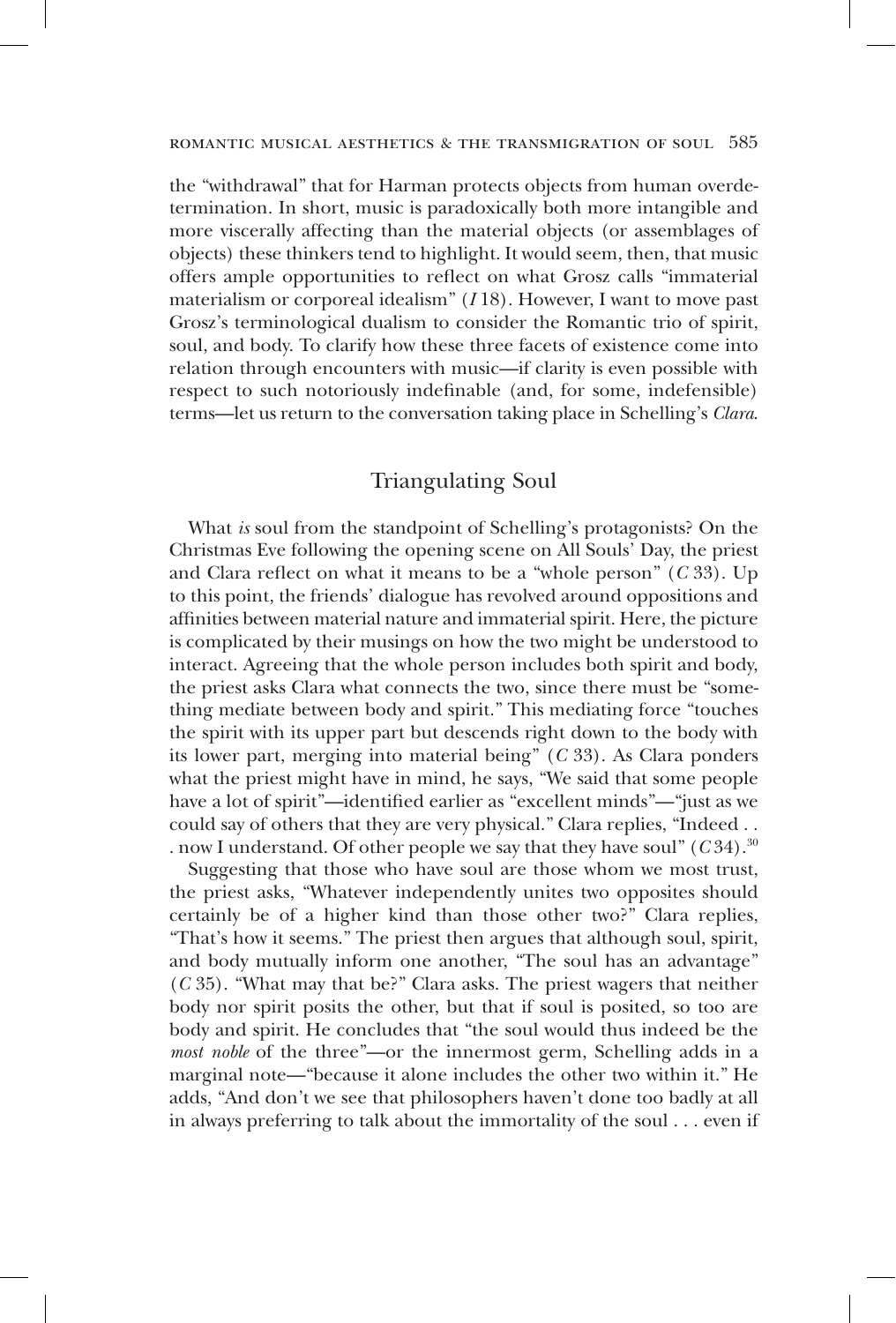perhaps they didn't always exactly know why?" (*C* 36). Clara, convinced up to this point, replies, "Nevertheless, I do still have some doubts." In the book's concluding, fragmentary dialogue, which takes place the following spring, Clara's doubts blossom into an impassioned defense of bodily existence: "It is impossible to believe that this wholly corporeal nature appeared from nothing just in order forever to return to nothing some day and to believe that only the spiritual life should be everlasting. Corporeality is not imperfection, but when the body is suffused by the soul, then it is perfection in its plenitude" (*C* 80).

For Clara, there can be no transmigration in which incorporeal souls take up residence in new bodies. Instead, she suggests that soul, as a kind of alloy of body and spirit, enhances corporeality rather than negating it; soul gives expression to the body's vitality rather than suppressing it. To have a "body suffused by the soul" is to overcome the dualism that separates mental and physical activity, to have a mind fully in contact with the body and a body fully in contact with the mind. Soul, in this sense, does not survive the body after death, but increases the body's capacity for life. Soul is not the ego; soul *directs* the ego toward experiences of bodily and spiritual plenitude. In the language of Schelling's philosophy, soul is where the unconscious productivity of nature meets the self-consciousness of spirit, where the finitude of the individual body meets the infinite propagation of ideas.

In this sense, soul is closely related to the "informing of the finite by the infinite" that sits at the center of Schelling's thought.<sup>31</sup> Yet soul is also mobile. One of the defining experiences of soul, *Clara* suggests, is feeling inexplicably *drawn toward* things in the external world that nourish or reflect one's own soulfulness. The priest says that soul is what "we love above all" in others and what "draws us [toward them] in a magical way" (*C* 34). "Related souls," he says, may be "separated by centuries, large distances, or by the intricacies of the world" (*C* 72). Soul directs the self outward, where it seeks recognition in people and things beyond the self. In moments of what Férdia J. Stone-Davis calls "horizontal" transcendence, the soul expands in the face of other beings whose configurations of spirit and material seem to reduplicate its own characteristic hybridity.32 As Clara states, "The merely spiritual life doesn't satisfy our heart . . . Only in perfected externality does the soul find its final peace" (*C* 80). "Perfected externality," in Schelling's text, can mean either one's own fusion of body and spirit, as when Clara envisions "the very perfection of corporeality as a reflection and mirror of perfect spirituality" (*C* 80), or it can refer to the artist's quest to embody the ideal in a material artwork. It can also refer to those experiences in which the soul recognizes itself in things of the natural world. In sum, soul traverses the boundaries between the self and its presumptive others.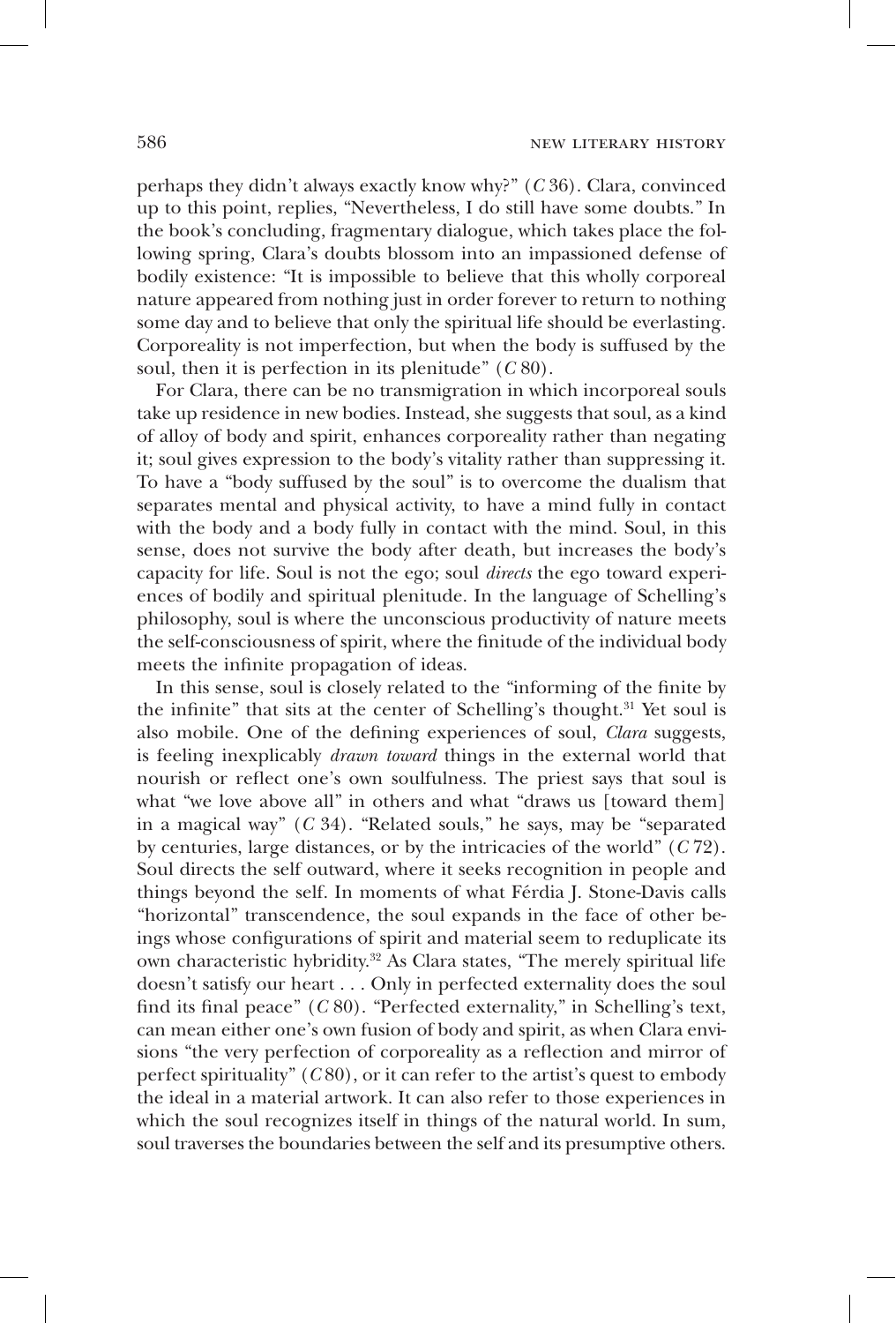Indeed, although the characters in *Clara* reflect upon soul predominantly as it pertains to humans, Schelling's *Naturphilosophie* imputes soul to both organic and inorganic, human and nonhuman entities. His 1798 essay *On the World Soul*, for instance, associates soul with the "primal animate force" spanning all creation, a force that imbues matter with the dynamism evident in life as well as in phenomena such as electricity and magnetism.33 In this regard, Schelling departs from Aristotle, for whom soul was a vital principle reserved for living organisms.<sup>34</sup> The plurality of soul is also evident in Schelling's commentary on music in the *Philosophy of Art* (1803). His point of departure is sonority or tone, which is "linked to nature in its most primal form," as Berbeli Wanning explains in an overview.<sup>35</sup> Tones are produced when a body capable of resonance is pushed out of alignment with itself, or "displaced from identity," through the application of an external force, such as the movement of air, the drawing of a bow, or the stroke of a finger (*VP* 69). A tone is the stable product of the dynamic process of a body trying to "reconstruct rest and existence in itself" (*VP* 69). Schelling concludes that tone is "nothing other than the intuition of the soul of the material body itself."36 Continuing in this cryptic vein, he writes, "The condition for tone is the differentiation of the concept and the existence, of the soul and the body, in the material object" (*VP* 69).

Schelling's language is admittedly opaque, but the implications of his remarks might well inspire a certain enthusiasm among musicians. Soul, in short, does not simply reside in the (or a) body but must be released through perturbation—through a confrontation between the material body and a source of energy originating outside it (or *inside* it, in the case of singing). Herder's 1800 text *Kalligone* describes the act of listening in similarly resonant terms. Upon hearing music, he writes, "The sensitive creature feels himself moved, that is, displaced from his rest and thus caused to restore this to himself through his own inner force."37 Extrapolating from Herder's and Schelling's accounts, one might say that music creates the conditions for the experience of soul through its disturbance of the embodied self, through its capacity to push the body and mind out of alignment with themselves—and into alignment with music—through the materiality of vibration and the ideality of musical motion. Indeed, Wanning argues that for Schelling, music was both the most material and the most spiritual of the arts: the most material, because it is grounded in the physicality of sound production; and the most spiritual, because of its rhythmic creation of "pure movement" and affinity with the temporality of self-consciousness.<sup>38</sup>

Schelling's introduction of rhythm into the discussion suggests that tones by themselves are not music; tones are music's raw material—although raw material that, in Wackenroder's words, is "already impreg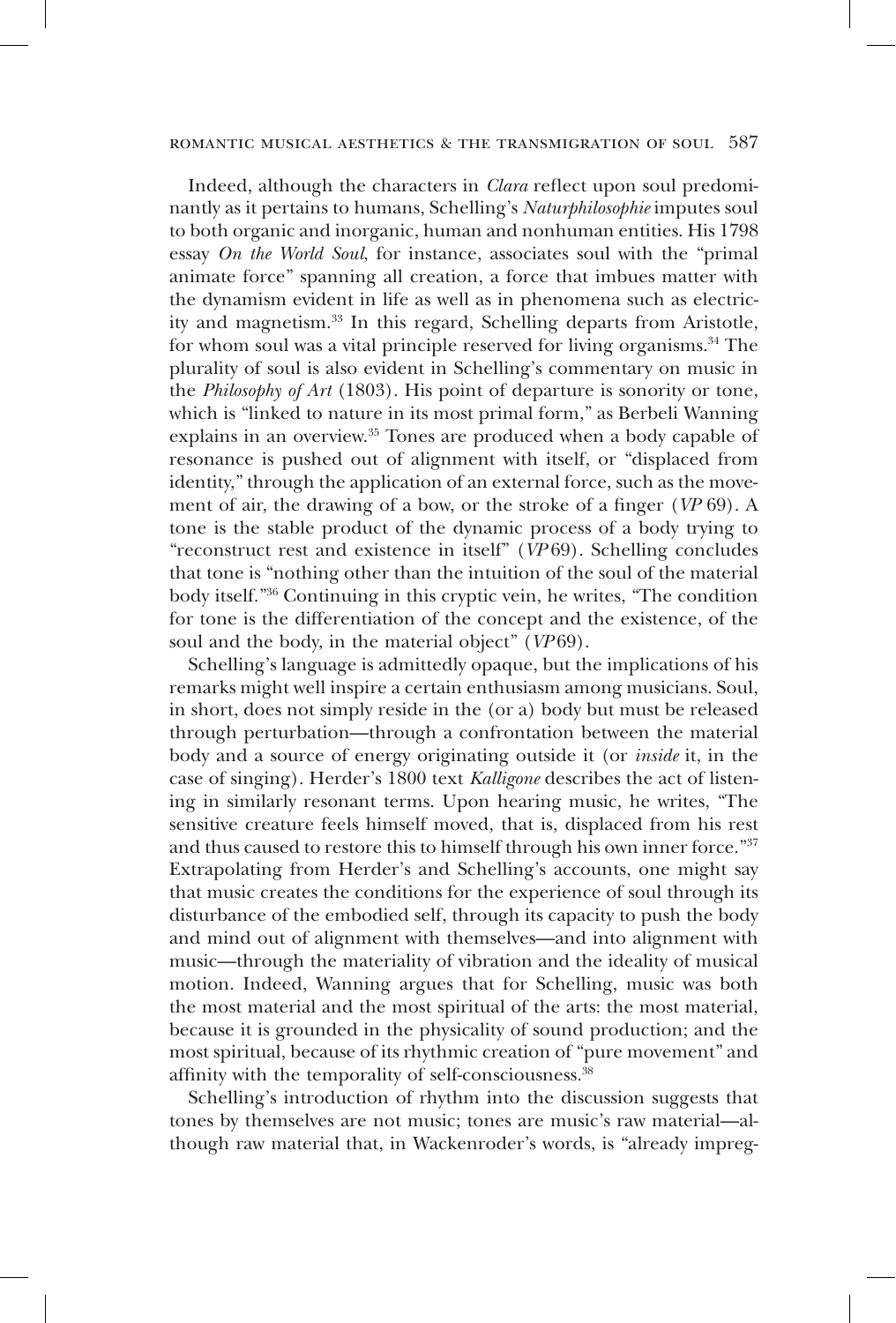nated with divine spirit."39 For Schelling, tones become music by way of rhythm, which he includes "among the most miraculous mysteries of nature and art." Rhythm is "directly inspired by nature itself"; everything from biological cycles to planetary orbits exhibit regular rhythms (*VP*  70). To these objective prototypes Schelling adds something distinctly more subjective: "The principle of time in the subject," he observes, "is consciousness of self, which is precisely the informing of multiplicity by the unity of consciousness in the ideal" (*VP* 70). Upon hearing even the simplest rhythm, he contends, "we are irresistibly brought to attention"; through rhythm, "the individual falls into place with a kind of delight" (*VP* 71). In its more complex guises, music becomes what Schelling denotes "a real self-counting of the soul."40 Why the soul and not the mind? Because the kind of counting involved, as Gottfried Wilhelm Leibniz argued, is unconscious, and it thus belongs as much to the body as to the mind.41 In listening to music, the soul unconsciously takes its own measure; music is an other by which the soul appraises itself. If it is true that, as Wanning remarks, "in music the complete coincidence of materiality with ideas is realized," then music could be thought to create unusually potent conditions for the manifestation of soul. $42$ 

### Internalizing the External

The challenge lies in determining how the "soul" of music comes into relation with the souls of its listeners. In an 1838 review of recent string quartets, Robert Schumann wrote that music ought to reveal "rare soulstates" (*seltenen Seelenzuständen*) to listeners, and that every composition ought to lead its auditors "one step further into the spirit-realm of art."43 The latter formulation seems to indicate a kind of experience that leaves the body behind, whether in contemplation or in a spiritual arousal that exceeds the body's sense of its own limits. However, Schumann's "soul-states" might also be understood along Schelling's lines as composites of body and spirit, and his words about being "led into" art as an allusion to that "magical" sense of psychosomatic reciprocity I am calling the *transmigration of soul*. Rather than the literal reincarnation of souls, as in the familiar version of the phrase, the transmigration of soul refers, in my usage, to experiences of unusual resonance between internal states and external realities, or, in Grosz's terms, between affect and perception. Although Schelling's *Clara* tends to equate the internal realm with spirit and the external with nature, Grosz emphasizes that "neither perception nor affection are exterior or interior in themselves." Instead, both are "modes of connection" between inside and outside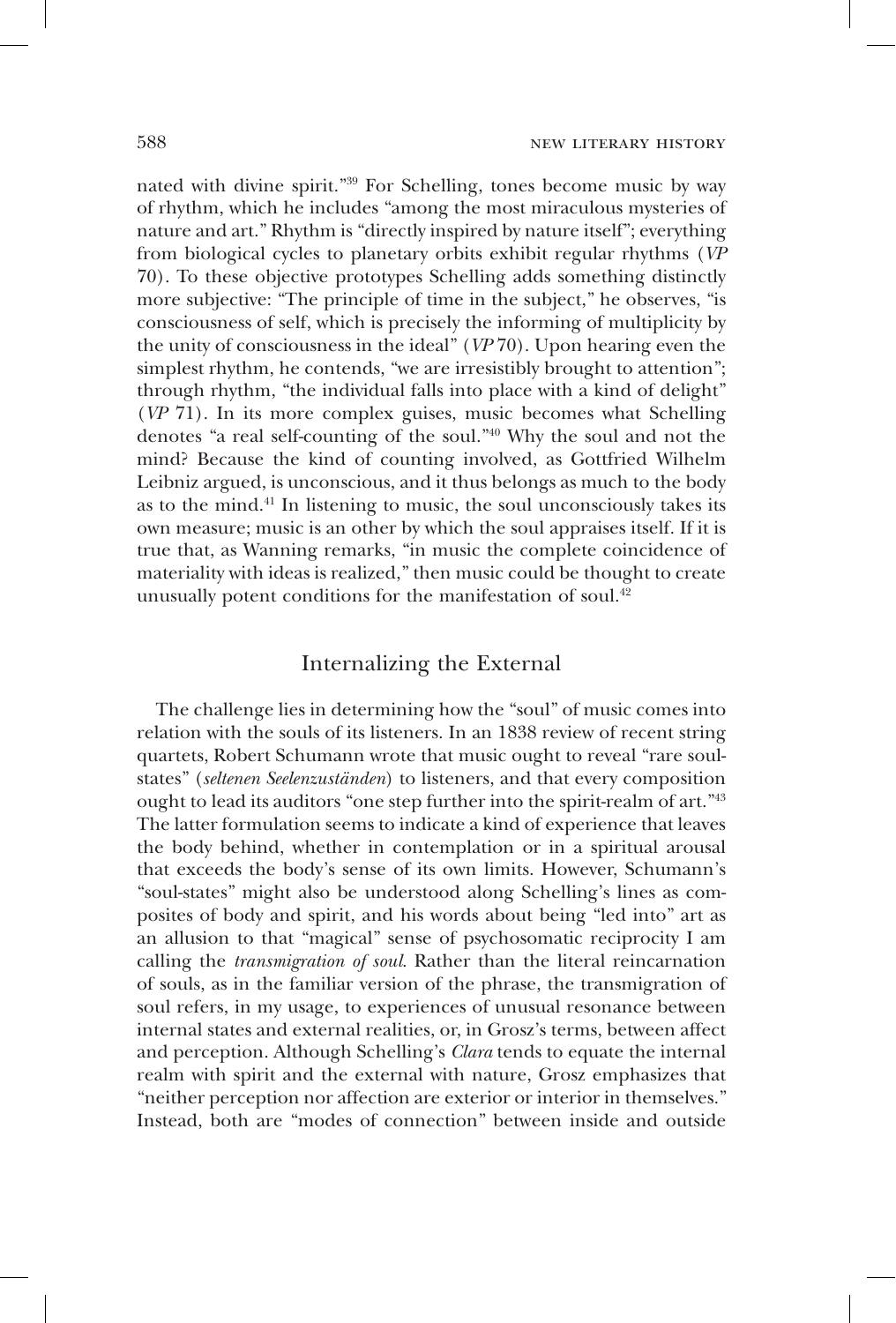(*I* 190). Something similar holds for the categories of nature and spirit, which, for adherents of *Naturphilosophie*, apply variously to the body, the mind, and the world in which both are nested. The transmigration of soul, then, indicates the peculiar kind of alignment we can feel in the face of something outside ourselves, something that blends materiality and ideality in a manner that resonates with our own unique constitution. As Herder describes the merger between music and listener, "It speaks to him, arousing, acting; he himself (he knows not how), without effort and so powerfully, acting along with it."44

Herder's words, by constituting music as an agent of arousal that unconsciously inspires internal or external action in return, indicate that the effectivity of music resides in something other than expression as conventionally understood. In an example of this everyday understanding, an advertisement for my local classical music radio station asks listeners, "Have you ever felt happy, sad, anxious, exuberant, giddy, [and so on]? Good news—classical music may be right for you!" The upshot, presumably, is that anyone who has these emotions (in other words, just about everyone) should be able to understand classical music, because the meaning of classical music resides in the expression of these and other recognizable emotions. According to this theory, music externalizes the internal by translating familiar states of mind, soul, or feeling (such as happiness, sadness, or anxiety) into sound. Music creates the illusion that our own "soul-states" have been externalized, even monumentalized, and given transindividual life.

However, the emotions music seems to express do not actually belong to anyone, nor need they be felt by anyone in order for music to be expressive. In other words, we can recognize what music is trying to express without feeling anything much ourselves. (This would, however, likely make the experience of music less than satisfactory.) Rather than simulating emotions we have already had, music creates the occasion for novel feelings and sensations that emerge out of an interpretive process grounded in both corporeal experience and cognitive metaphor.45 Instead of externalizing the internal, music invites—or even compels—us to internalize the external, to align our embodied sense of self, or what Grosz calls autoaffection, with its stream of organized sounds. Wackenroder indicated as much when he wrote that the tonal system "brings forth many wondrously new changes and transformations of the emotions, so that the mind [*das Gemüt*] is astounded by its own nature."46 The late eighteenth-century encyclopedist Johann Georg Sulzer agreed, noting that in encounters with art, the imagination "create[s] images from objects of the sense and of internal sensations, that have never been immediately perceived before."47 What these authors are talking about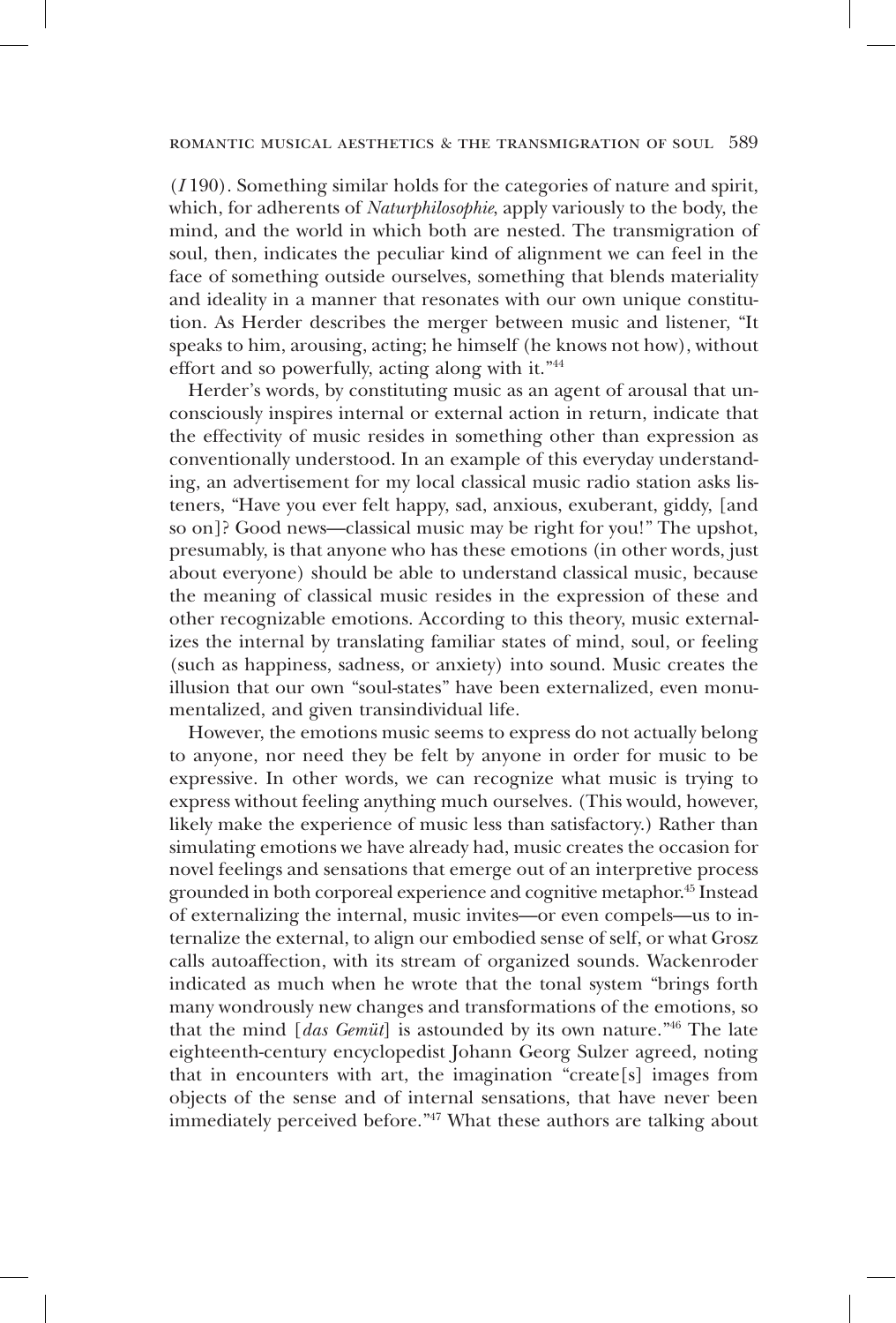resembles the sense of transcendence that Bowie describes as "a moving beyond the subject that music can enable," and in this moving beyond lies the potential for growth.48 As Grosz puts it in more biological terms, "A living being . . . grows through the integration of external milieu elements into its internal organization" (*I* 182). In the transmigration of soul occasioned by music, the scope of autoaffection expands by a similar process, in a spiritualized version of nutrition. Music is the food of soul.

One of Schumann's own musical *Seelenzustände*—namely, the first movement of his *Gesänge der Frühe*, or *Morning Songs*, of 1853 (Fig. 1) provisions listeners with a modest but satisfying helping of the "moving beyond" that Bowie apostrophizes. The piece's restrained melodic tessitura and earthy chordal texture seem to offer an uncomplicated sort of auditory gratification, yet the music consistently effects a "displacement from identity" through deceptive harmonic motion and rampant suspensions that perpetually defer arrival in the home key. In other words, we almost never arrive quite where we think we are headed. Schumann's piece is a kind of chorale or hymn that, instead of remaining seated in the pew, gets up and wanders off in search of something unattainable. At the climax of the piece, the music seems to willingly give up its bid for "vertical" transcendence through a sudden reduction in register, texture, and dynamics (m.30). By adopting once again the more modest idiom of the opening, the music's spiritual longings are brought back down to earth, making way for the restless stillness of the closing measures. While much attention is paid these days to music as an expression of identity, Schumann's piece reveals one of music's distinctive missions to be the disturbance or suspension of identity. Music drives a wedge between what we are and what we think we are, even as it also makes us feel at home in homelessness. Music displaces and replaces identity, or, as Herder indicated, music sets in motion an oscillation that both displaces us from identity and impels us to reintegrate the non-identical back into our sense of self.

### In Search of One Life

Music's combination of material and ideal ingredients—of dynamic vibrations, instrumental and vocal timbres, melodies, harmonies, rhythms, patterns of all sorts, and a persistent undertone of agential utterance—comprises a "resounding soul" capable of recalibrating the souls of listeners, of rebalancing the relationship between body and spirit that is generative of soul. And yet, as much as music lovers might value experiences of alignment with music's soul-states, the "perfected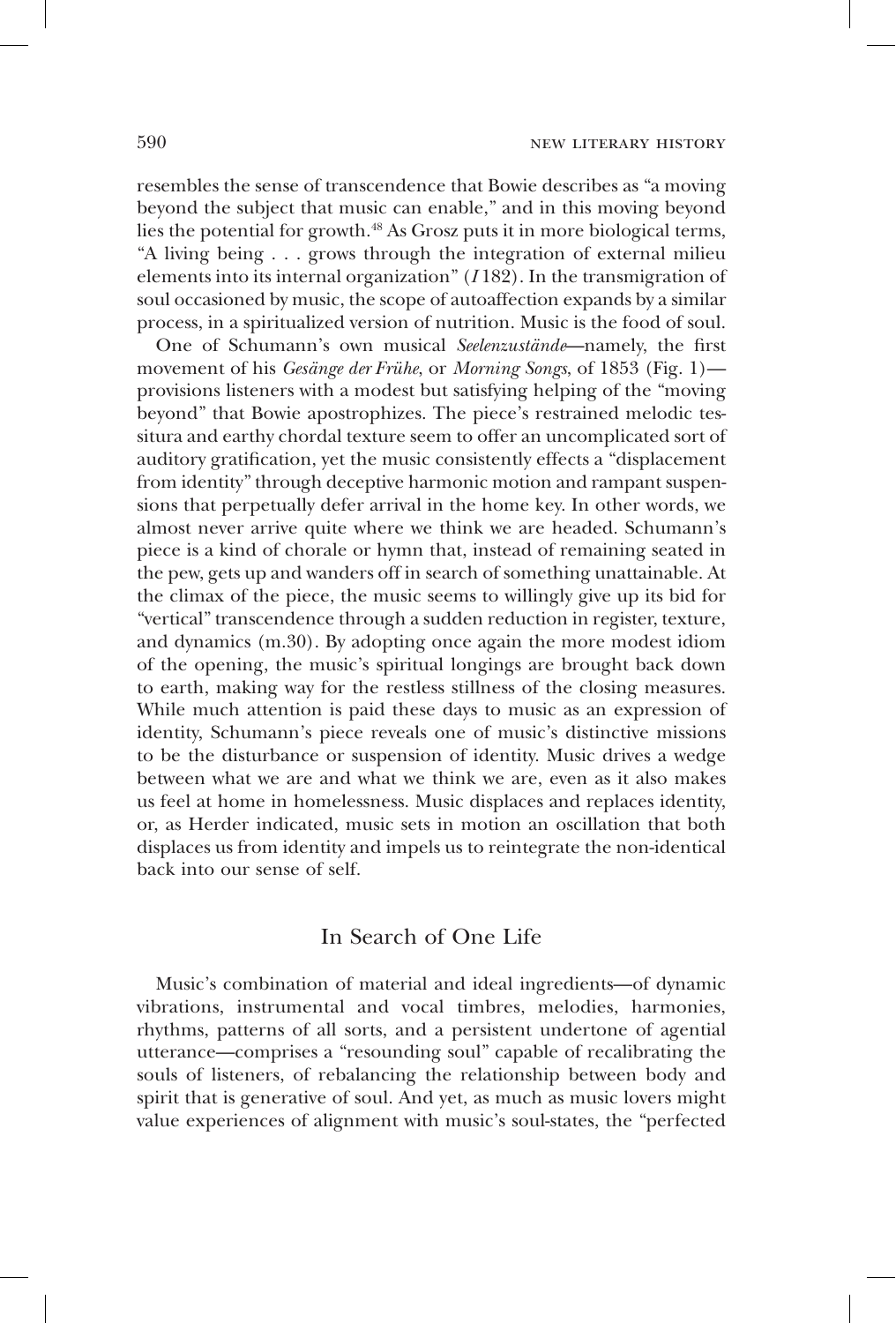

Fig. 1. Robert Schumann, *Gesänge der Frühe*, op. 133, I

externality" that they (we) achieve in such moments is ephemeral, contingent, and not always repeatable. The obstacles en route to plenitude are more than just personal. Toward the end of Schelling's novella, Clara makes it clear that soul needs the right conditions to flourish. In the final chapter, she remarks, "For the soul will rule only when the powers that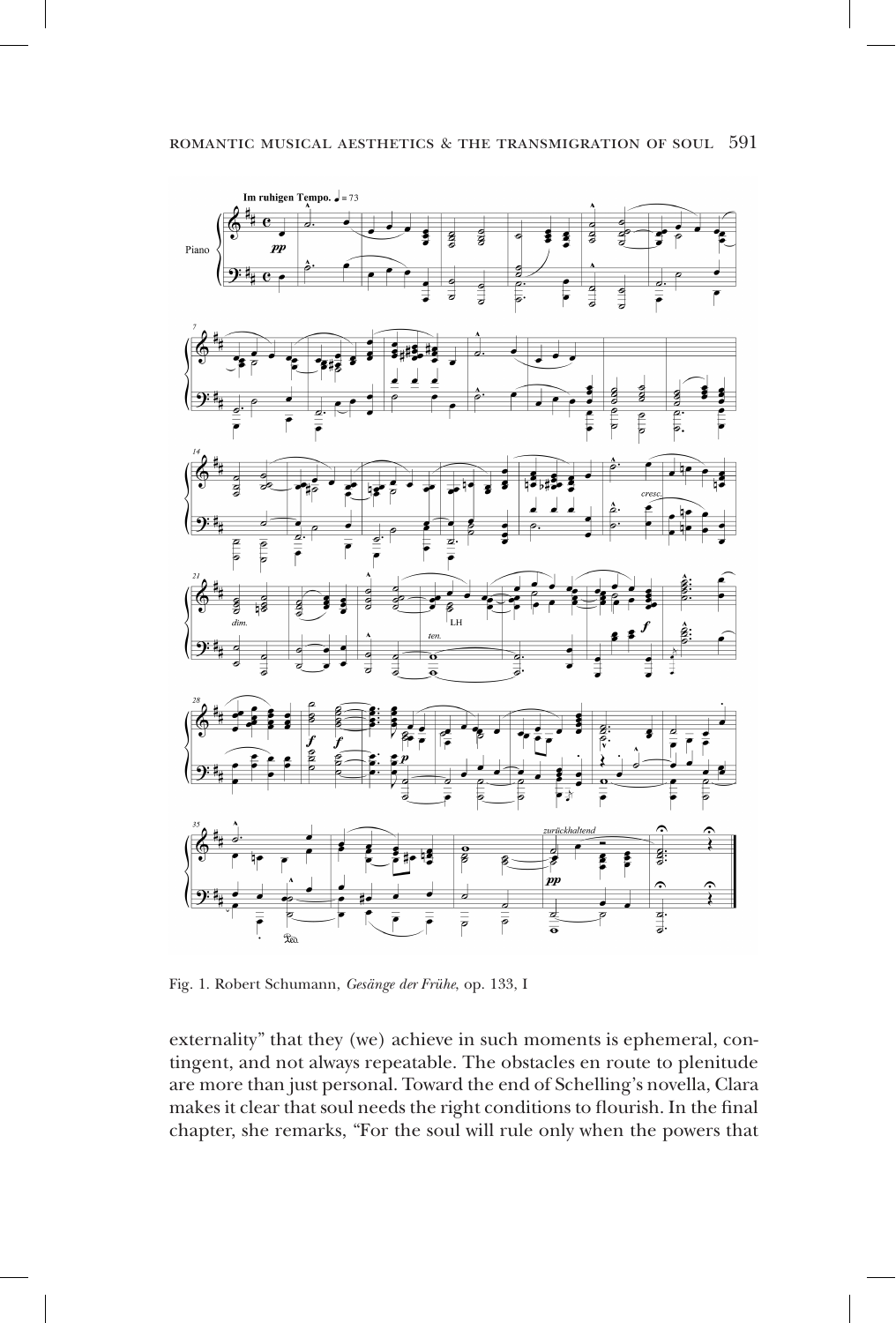are still currently in conflict here, when spirit and body are completely reconciled. . . . Bliss is freedom and the rule of the soul" (*C* 80). As long as freedom is out of reach, the soul lives under constraint. In light of the simmering dissatisfaction with social and economic conditions evident in Schelling's novella, it is no wonder that the Romantics were so drawn to the notion of spirit, for spirit alone seemed to be free, unconstrained by social repression and undamaged by human violence. Indeed, alongside their ability to express the "soul" of material objects, tones also appeared to Schelling as analogues to spirit because they travel beyond the bodies that produce them. He describes tones as "severed from corporeality" and music as an art that "hovers in space to weave an audible universe from the transparent body of sound and tone" (*VP* 79). Even the materialist doctor in *Clara* admits to being spurred by the phenomenon of tone to consider "a spiritual sphere of influence that every living thing has and the kind of freedom that can be effected through it" (*C* 56–57). Given that these are the words of the novella's materialist, it is perhaps not surprising that the single remark about music in *Clara* comes from the priest, who says, "Can there be a more spiritual delight than that into which music transports us?" (*C* 72)

But Clara, whose outlook represents the soulful midpoint between the doctor's materialism and the priest's idealism, reminds her friends of the inadequacy of such one-sided formulas. Musing on the power of spring to induce a "zest for life," Clara ponders how she feels drawn to the promise of spiritual transcendence even as nature's beauty calls out to her heart and senses. She exclaims, "Is it not hard that neither the internal nor the external alone satisfies us and that yet so few are capable of uniting them both within themselves! Yet it is fundamentally only one and the same life in different forms. Why can't these two forms be at the same time, and our fate be a single united life from the very beginning? . . . Won't the time ever come when the internal will be completely embodied in the external, the external fully transfigured into the internal, together representing only one indestructible life?"  $(C79)^{49}$ 

Ultimately, Schelling's novella suggests that only a wholesale revision of humanity's relationship to the natural world could create the conditions for this more perfect union of nature and spirit. Until that event takes place, an event whose very unlikeliness generates much of the pathos of Romanticism, we are left with fleeting experiences of the transmigration of soul between ourselves, natural entities, places, other humans, and art. Romantic music, with its twin investments in subjectivity and the "second nature" of organic development, holds out the promise of reconciliation between nature and spirit, but only as a kind of rehearsal or aesthetic copy of the real thing.<sup>50</sup> In aspiring to be heard as self-producing and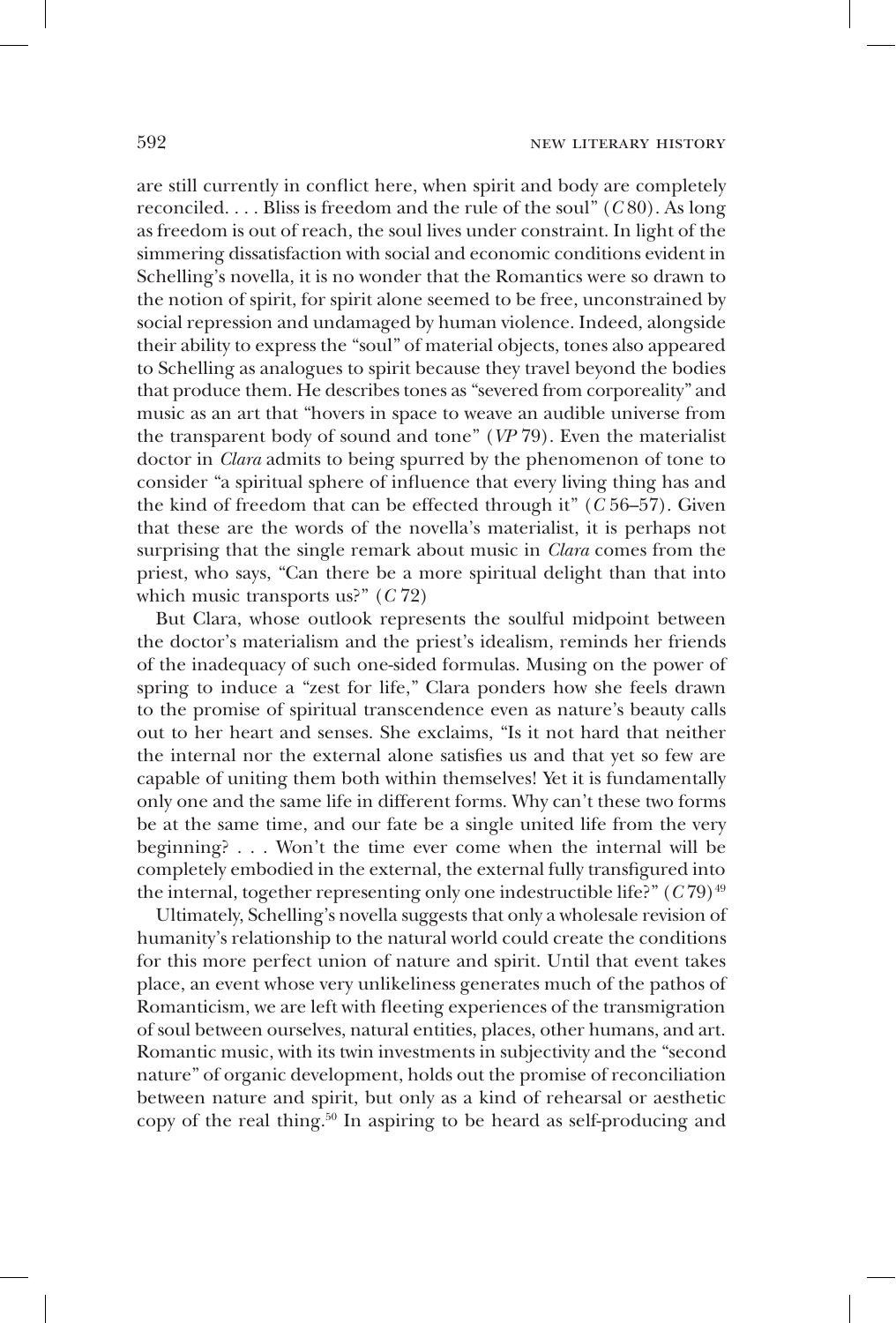self-organizing, music presents listeners with a sonic analogue of nature's unconscious productivity, which is also *our* unconscious productivity.<sup>51</sup> Yet music can also take forms that are readily harnessed to the conscious productivity of work, exercise, and other measurable activities. It is here, finally, that we might acknowledge the importance of talking about soul. In an era increasingly dominated by quantitative models of productivity, by the all-too-conscious counting of everything, it seems crucial not to lose touch with qualitative modes of productivity akin to the unconscious "self-counting of the soul" that Schelling imputed to music. It may be getting harder and harder to hear the soulful directives that precede conscious deliberation and their echoes in the natural world, but that is all the more reason to keep listening.

#### Eastman School of Music, University of Rochester

#### **NOTES**

1 See Friedrich Wilhelm Joseph Schelling, *Clara, or, On Nature's Connection to the Spirit World,* translated and introduced by Fiona Steinkamp (Albany: SUNY Press, 2002) (hereafter cited as *C*). See also Schelling, "Über den Zusammenhang der Natur mit der Geisterwelt. Ein Gespräch," in *Sämmtliche Werke* (Stuttgart and Augsburg: J. G. Cotta, 1861), 9:1–110; this volume does not include the final so-called "Spring Fragment."

2 Andrew Bowie, *Schelling and Modern European Philosophy: An Introduction* (London: Routledge, 1993), 5.

3 Rita Felski, *The Limits of Critique* (Chicago: Univ. of Chicago Press, 2015), 160.

4 Felski, *The Limits of Critique*, 173.

5 See Dalia Nassar, *The Romantic Absolute: Being and Knowing in Early German Romantic Philosophy, 1795–1804* (Chicago: Univ. of Chicago Press, 2014); *The Relevance of Romanticism: Essays on German Romantic Philosophy*, ed. Nassar (Oxford: Oxford Univ. Press, 2014); Laurie Johnson, ed., "The New German Romanticism," special issue, *Seminar* 50, no. 3 (2014); and "Rereading Romanticism," *The German Quarterly* 89, no. 3 (2016): 265–360.

6 For more on this process, and on the discursive traits and disciplinary consequences of early Romantic music criticism, see my book *Metaphors of Depth in German Musical Thought: From E. T. A. Hoffmann to Arnold Schoenberg* (New York: Cambridge Univ. Press, 2011).

7 On the importance of European refugees to the establishment of American musicology, see Joseph Kerman, *Contemplating Music: Challenges to Musicology* (Cambridge, MA: Harvard Univ. Press, 1985).

8 Exceptions include Mark Evan Bonds's 2016 American Musicological Society paper, which appears in an expanded version as "Irony and Incomprehensibility: Beethoven's 'Serioso' String Quartet in F Minor, op. 95, and the Path to the Late Style," *Journal of the American Musicological Society* 70, no. 2 (2017): 285–356.

9 Benjamin M. Korstvedt, "Is Something Missing? Music History as Reality and *Geist*," contribution to "Colloquy: Ernst Bloch's Musical Thought," *Journal of the American Musicological Society* 70, no. 3 (2017): 844.

10 The eminent German musicologist Carl Dahlhaus's book *Nineteenth-Century Music* (trans. J. Bradford Robinson [Berkeley: Univ. of California Press, 1989]), for example,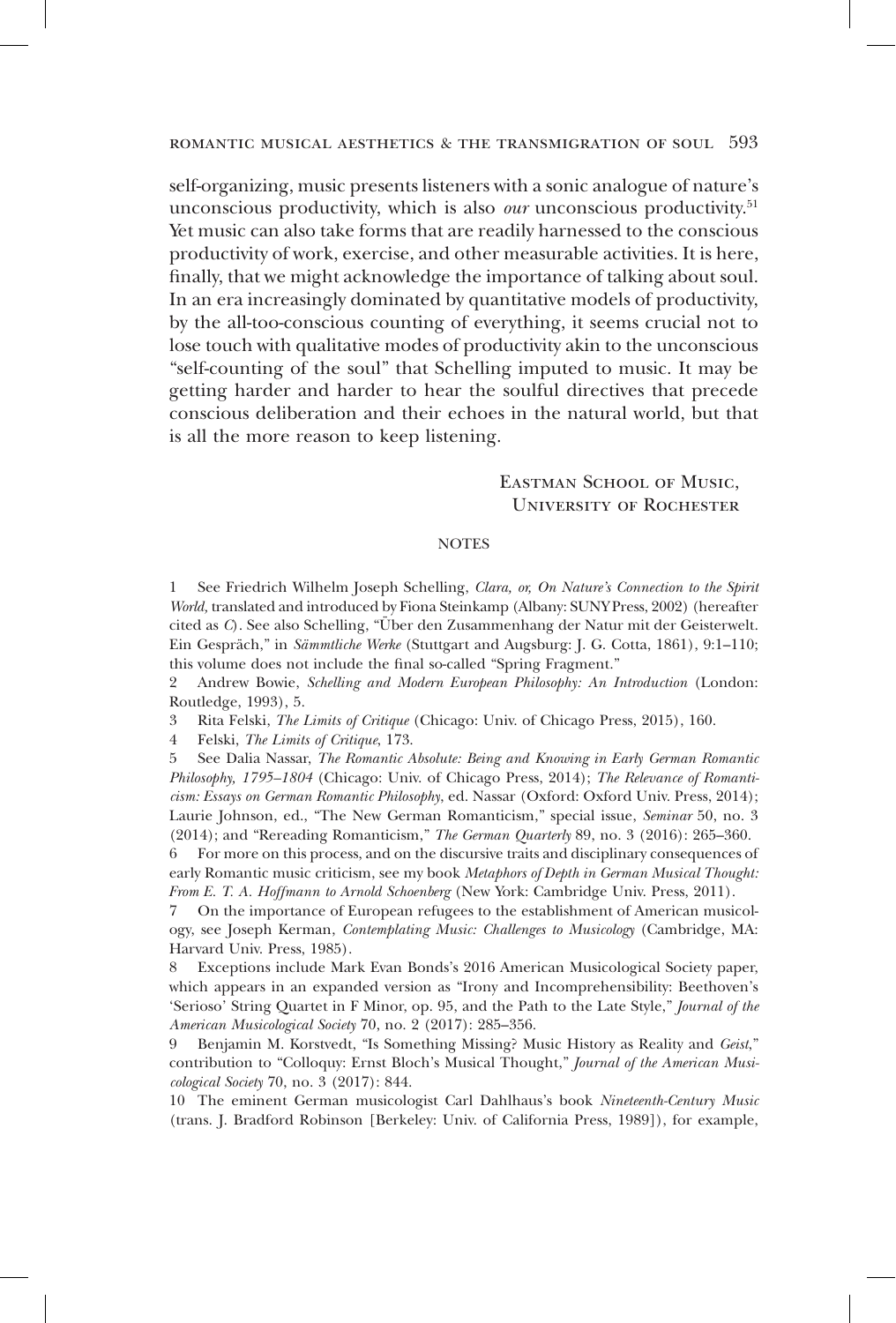has been a frequent target of criticism for appearing to accord greater value to composers (such as Beethoven) who prioritized the production of musical "texts" at the expense of composers (such as Gioachino Rossini) whose music was first and foremost the vehicle for performances.

11 See Mark Evan Bonds, *Music as Thought: Listening to the Symphony in the Age of Beethoven* (Princeton, NJ: Princeton Univ. Press, 2006), 14.

12 Emily I. Dolan, *The Orchestral Revolution: Haydn and the Technologies of Timbre* (New York: Cambridge Univ. Press, 2013), 264.

13 David Trippett, *Wagner's Melodies: Aesthetics and Materialism in German Musical Identity* (Cambridge: Cambridge Univ. Press, 2013), 5.

14 Deirdre Loughridge, *Haydn's Sunrise, Beethoven's Shadow: Audiovisual Culture and the Emergence of Musical Romanticism* (Chicago: Univ. of Chicago Press, 2016), 24.

15 John Deathridge and Michael Gallope, introduction to "Colloquy: Ernst Bloch's Musical Thought," *Journal of the American Musicological Society* 70, no. 3 (2017): 824.

16 Deathridge and Gallope, introduction to "Colloquy," 824.

17 As Bonds notes, "Idealism did not deny the sensuous power of music" (*Music as Thought*, 14).

18 Wilhelm Heinrich Wackenroder, "The Characteristic Inner Nature of the Musical Art and the Psychology of Today's Instrumental Music," in *Confessions and Fantasies*, trans. Mary Hurst Schubert (University Park: Pennsylvania State Univ. Press, 1971), 194. The original (with emphasis redacted) reads, "welche Kunst führt auf ihrer Bühne jene Seelenmysterien mit so dunkler, geheimnisreicher, ergreifender Bedeutsamkeit auf?" See Wackenroder, *Werke: Herzensergießungen eines kunstliebenden Klosterbruders; Phantasien über die Kunst*, ed. Markus Schwering (Wilhelmshaven: Florian Noetzel, 2007), 216.

19 Wackenroder, "The Characteristic Inner Nature," 190, and *Werke*, 210; latter phrase quoted in Bonds, *Music as Thought*, 29.

20 E. T. A. Hoffmann, "Beethoven's Instrumental Music" (from *Kreisleriana*), in *E. T. A. Hoffmann's Musical Writings: Kreisleriana, The Poet and the Composer, Music Criticism*, ed. David Charlton, trans. Martyn Clarke (Cambridge: Cambridge Univ. Press, 1989), 102. See also Hoffmann, *Hoffmanns Werke*, ed. Viktor Schweizer and Paul Zaunert (Leipzig: Bibliographisches Institut, 1896), 3:392.

21 Wackenroder, "The Characteristic Inner Nature," 193 and 194; *Werke*, 214 and 216. 22 On the concept of soul in medieval musical thought and its parallels in ancient philosophy, see Bruce W. Holsinger, *Music, Body, and Desire in Medieval Culture: Hildegard of Bingen to Chaucer* (Stanford, CA: Stanford Univ. Press, 2001). On the twentieth-century American genre of soul, see Craig Werner, *Higher Ground: Stevie Wonder, Aretha Franklin, Curtis Mayfield, and the Rise and Fall of American Soul* (New York: Crown Publishers, 2004). For a study of soul oriented to literature, see Ralf Haekel, *The Soul in British Romanticism: Negotiating Human Nature in Philosophy, Science and Poetry* (Trier: Wissenschaftlicher Verlag Trier, 2014).

23 See Étienne Balibar, "SOUL, Spirit, Mind, Wit," in *Dictionary of Untranslatables: A Philosophical Lexicon*, ed. Barbara Cassin, trans. Steven Rendall et al. (Princeton, NJ: Princeton Univ. Press, 2014), 1009–25.

24 Aristotle, *De Anima (On the Soul)*, trans. Hugh Lawson-Tancred (London: Penguin Books, 1986), 126.

25 Nassar, *The Romantic Absolute*, 233.

26 See, for example, Terrence Deacon, *Incomplete Nature: How Mind Emerged from Matter*  (New York: Norton, 2012); Evan Thompson, *Mind in Life: Biology, Phenomenology, and the Sciences of Mind* (Cambridge, MA: Harvard Univ. Press, 2007); and Thomas Nagel, *Mind and Cosmos: Why the Materialist Neo-Darwinian Conception of Nature Is Almost Certainly False* (New York: Oxford Univ. Press, 2012).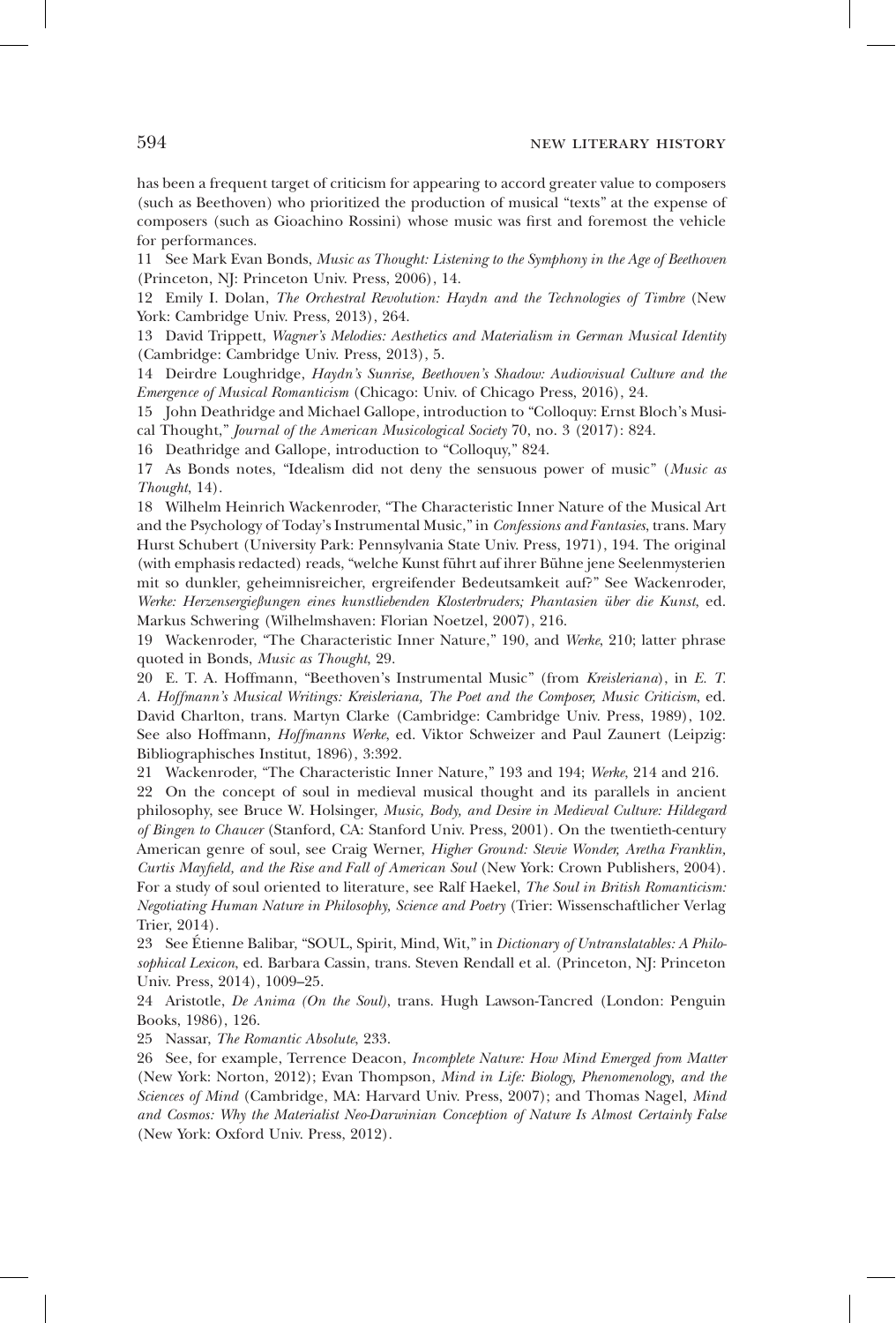#### romantic musical aesthetics & the transmigration of soul 595

27 See Jane Bennett, *Vibrant Matter: A Political Ecology of Things* (Durham, NC: Duke Univ. Press, 2010); Graham Harman, *Object-Oriented Ontology: A New Theory of Everything* (London: Pelican Books, 2018); and Deacon, *Incomplete Nature*.

28 Elizabeth Grosz, *The Incorporeal: Ontology, Ethics, and the Limits of Materialism* (New York: Columbia Univ. Press, 2017) (hereafter cited as *I*); see also Deacon, *Incomplete Nature*.

29 I discuss this aspect of music in the first chapter of my book *Musical Vitalities: Ventures in a Biotic Aesthetics of Music* (Chicago: Univ. of Chicago Press, 2018).

30 Translation slightly altered; see Schelling, *Sämmtliche Werke*, 9:45.

31 See Schelling, "*Vorlesungen über die Philosophie der Kunst (1802–03)*," trans. Edward A. Lippman, in *Musical Aesthetics: A Historical Reader*, vol. 2: *The Nineteenth Century*, ed. Lippman (Stuyvesant, NY: Pendragon Press, 1988), 67 (hereafter cited as *VP*). For a complete translation, see Schelling, *The Philosophy of Art*, ed., trans., and introduced by Douglas W. Stott (Minneapolis: Univ. of Minnesota Press, 1989); in general, I prefer Lippman's translation of the music-related portion of Schelling's text.

32 Férdia J. Stone-Davis, ed., introduction to *Music and Transcendence* (Farnham: Ashgate, 2015), 1. The term "horizontal" is meant to distinguish feelings of transcendence that are immanent in the material world from those believed to take us beyond it in a "vertical" sense.

33 See Alan White, *Schelling: An Introduction to the System of Freedom* (New Haven, CT: Yale Univ. Press, 1983), 52. Discussing a later essay, White describes soul and body in Schelling's thought as two modes of appearance of something fundamentally ungraspable. Analyzing the statement "That which is soul, is, although not in the same respect, also body," White writes, "the true Schellingian subject—the ground that the predicate explicates—is not named at all: it is the presumed 'essence' in which body and soul are one . . . neither soul nor body is ground, neither is antecedent, neither is explicated" (111).

34 "The ensouled is distinguished from the unsouled by its being alive" (Aristotle, *De Anima*, 159). On the reception of ancient thought about the soul in philosophy ranging from Kant to Luce Irigaray, see Elaine P. Miller, *The Vegetative Soul: From Philosophy of Nature to Subjectivity in the Feminine* (Albany: SUNY Press, 2002).

35 Berbeli Wanning, "Schelling," in *Music in German Philosophy: An Introduction*, ed. Stefan Lorenz Sorgner and Oliver Fürbeth, trans. Susan H. Gillespie, introduced by Michael Spitzer (Chicago: Univ. of Chicago Press, 2003), 106.

36 This is an ambiguous statement to translate. The original reads, "Der Klang selbst ist nichts anderes als die Anschauung der Seele des Körpers selbst" (Schelling, *Sämmtliche Werke* [Stuttgart and Augsburg: J. G. Cotta, 1859], 5:490). Lippman renders it as "Tone itself is nothing other than the intuition of the very soul of the material object" (*VT* 69), while Gillespie's translation of Wanning reads, "sonority is nothing but 'the body's own intuition of the soul'" (Wanning, "Schelling," 107).

37 See Herder, "*Kalligone* (1800)," trans. Lippman, in *Musical Aesthetics: A Historical Reader*, vol. 2: The Nineteenth Century, ed. Lippman (Stuyvesant, NY: Pendragon Press, 1988), 35.

38 Wanning, "Schelling," 112.

39 Wackenroder, "The Characteristic Inner Nature," 189.

40 This is Gillespie's translation (in Wanning, "Schelling," 107) of Schelling's phrase "ein reales Selbstzählen der Seele" (*Sämmtliche Werke*, 5:491).

41 Schelling quotes Leibniz's famous phrase "Musica est raptus numerare se nescientis animae" (*VP* 70).

42 Wanning, "Schelling," 112.

43 Robert Schumann, "Dritter Quartett-Morgen," *Neue Zeitschrift für Musik* 9, no. 10 (3 Aug. 1838): 42.